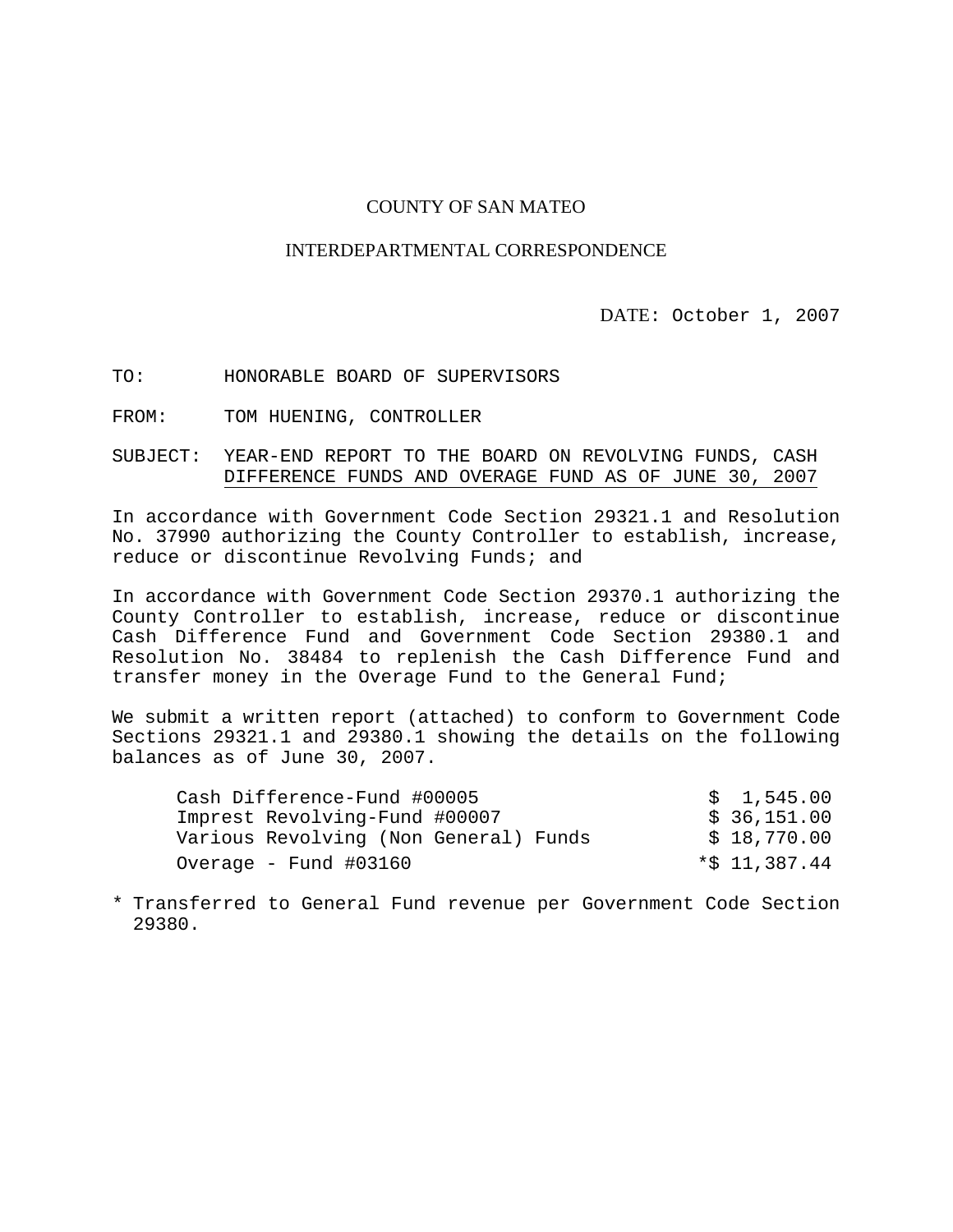# CASH DIFFERENCE FUND (00005) June 30, 2007

|                                                |                           |                                        |                            | Total          | Cash in  | Cash Out         |
|------------------------------------------------|---------------------------|----------------------------------------|----------------------------|----------------|----------|------------------|
| Department/Unit                                | $Reso.$ #                 | Date                                   | <b>Amount</b>              | Authorized     | Treasury | in Dept.         |
| Assessor                                       | CD0093                    | $05 - 17 - 93$                         | \$<br>25.00                | \$<br>25.00    | \$       | \$<br>25.00      |
| <b>County Recorder</b>                         | 34813                     | 04-08-75                               | 50.00                      | 50.00          |          | 50.00            |
| <b>Health Department</b><br>- Animal Licensing | CD0124                    | 01-20-98                               | 20.00                      | 20.00          |          | 20.00            |
| Parks Department                               | 14782                     | $02-09-60$                             | 50.00                      |                |          |                  |
|                                                | CN0069                    | 08-23-88                               | 50.00                      | 100.00         |          | 100.00           |
| Planning & Building                            | CD0086                    | $07 - 15 - 92$                         | 100.00                     | 100.00         |          | 100.00           |
| Probation                                      | CD0005                    | $06-12-79$                             | 100.00                     | 100.00         |          | 100.00           |
| Sheriff                                        | 37267<br>CD0097<br>CD0116 | 05-03-77<br>$02 - 10 - 93$<br>02-09-96 | 500.00<br>100.00<br>400.00 | 500.00         |          | 100.00<br>400.00 |
| Treasurer-Tax Collector                        |                           |                                        |                            |                |          |                  |
| -Tax Collector                                 | 5361<br>31093             | $02 - 00 - 51$<br>12-12-72             | 150.00<br>150.00           | 300.00         |          | 300.00           |
| - Treasurer                                    | 13983<br>33121            | $05-05-59$<br>09-03-74                 | 150.00<br>150.00           |                |          |                  |
|                                                |                           |                                        |                            | 300.00         |          | 300.00           |
| - Revenue Services                             | CD0008                    | $01 - 21 - 80$                         | 50.00                      | 50.00          |          | 50.00            |
| Total - Fund 00005                             |                           |                                        |                            | 1,545.00<br>\$ | \$       | 1,545.00<br>\$   |

Note: Any shortages in collections are made out of these funds and these funds in turn are replenished as needed after departmental review and authorization.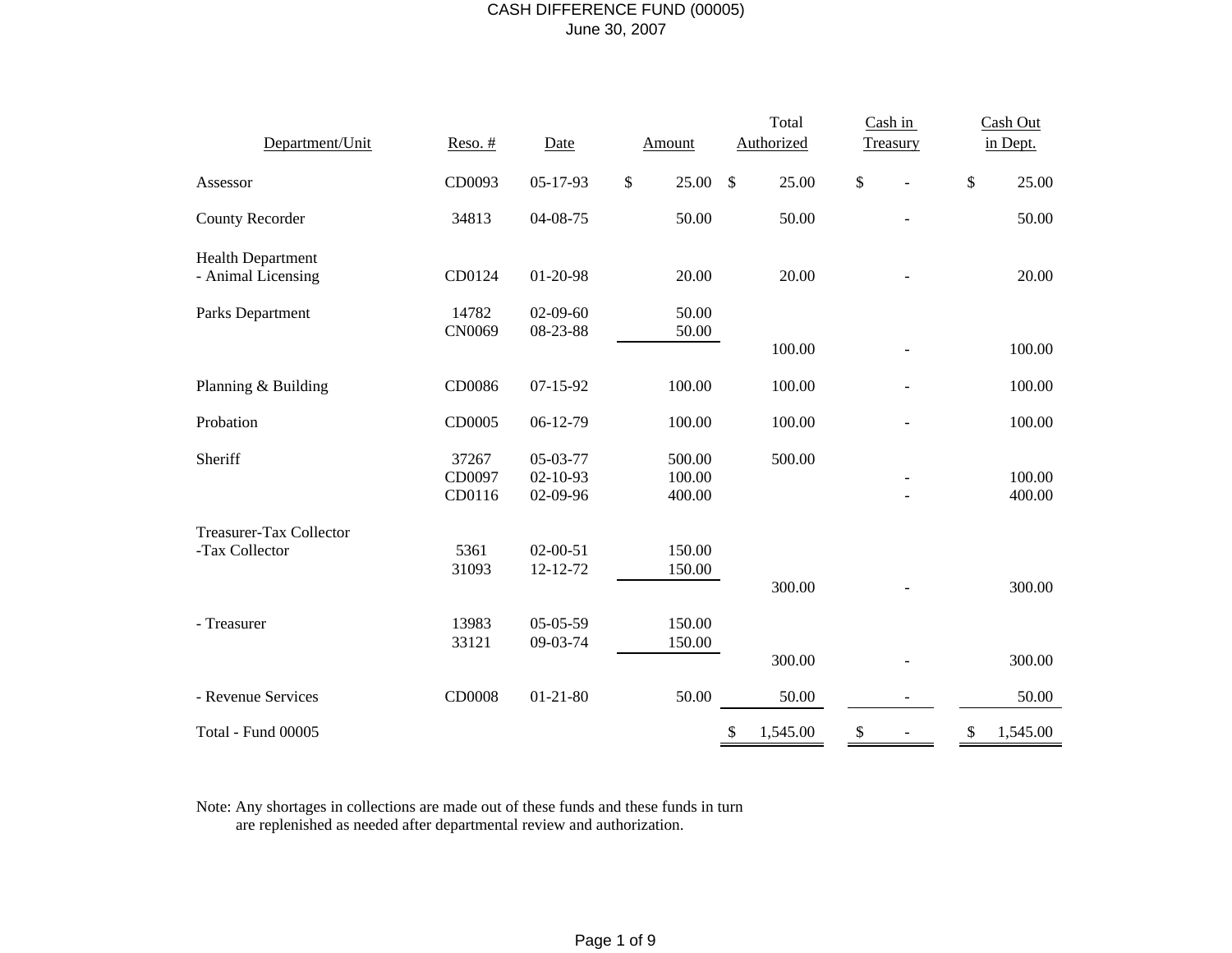|                                    |           |                |               | Total        | Cash in  | Cash Out     |
|------------------------------------|-----------|----------------|---------------|--------------|----------|--------------|
| Department/Unit                    | $Reso.$ # | Date           | <b>Amount</b> | Authorized   | Treasury | in Dept.     |
| Assessor - County Clerk - Recorder | 16550     | $08-22-61$     | \$<br>200.00  |              |          |              |
|                                    | 30315     | $05 - 16 - 72$ | 50.00         |              |          |              |
|                                    | 37902     | $11 - 01 - 77$ | 10.00         |              |          |              |
|                                    | CN0012    | $11-19-80$     | 15.00         |              |          |              |
|                                    | CN0055    | $08 - 21 - 87$ | 80.00         |              |          |              |
|                                    | CR0010    | 01-07-92       | 75.00         |              |          |              |
|                                    | CR0081    | 04-03-03       | 120.00        |              |          |              |
|                                    | CR0087    | $03 - 21 - 05$ | 25.00         |              |          |              |
|                                    |           |                |               | \$<br>575.00 | \$       | \$<br>575.00 |
| <b>Health Department</b>           |           |                |               |              |          |              |
| - Agriculture/Weights & Measures   | CN0002    | 02-24-78       | 15.00         |              |          |              |
|                                    | CR0054    | 11-10-97       | 5.00          |              |          |              |
|                                    |           |                |               | 20.00        |          | 20.00        |
| - Animal Licensing                 | CN0011    | $06-16-80$     | 120.00        |              |          |              |
|                                    | CN0023    | 06-18-82       | 100.00        |              |          |              |
|                                    | CR0057    | 01-20-98       | (65.00)       |              |          |              |
|                                    |           |                |               | 155.00       | 5.00     | 150.00       |
| - Mental Health Division           | 17201     | $04 - 03 - 62$ | 25.00         | 25.00        |          | 25.00        |
|                                    |           |                |               |              |          |              |
| - Public Health Div. - Clinics     | CN0048    | 10-09-86       | 215.00        |              |          |              |
| Distributed to Adminitration       |           |                |               | 100.00       |          | 100.00       |
| Distributed to Vital Statistics    |           |                |               | 90.00        |          | 90.00        |
| Human Services Agency              |           |                |               |              |          |              |
| - Vocational Rehabilitation Svs.   | CN0032    | $03 - 21 - 84$ | 60.00         |              |          |              |
|                                    | CR0091    | 03-03-06       | 2,000.00      |              |          |              |
|                                    |           |                |               | 2,060.00     |          | 2,060.00     |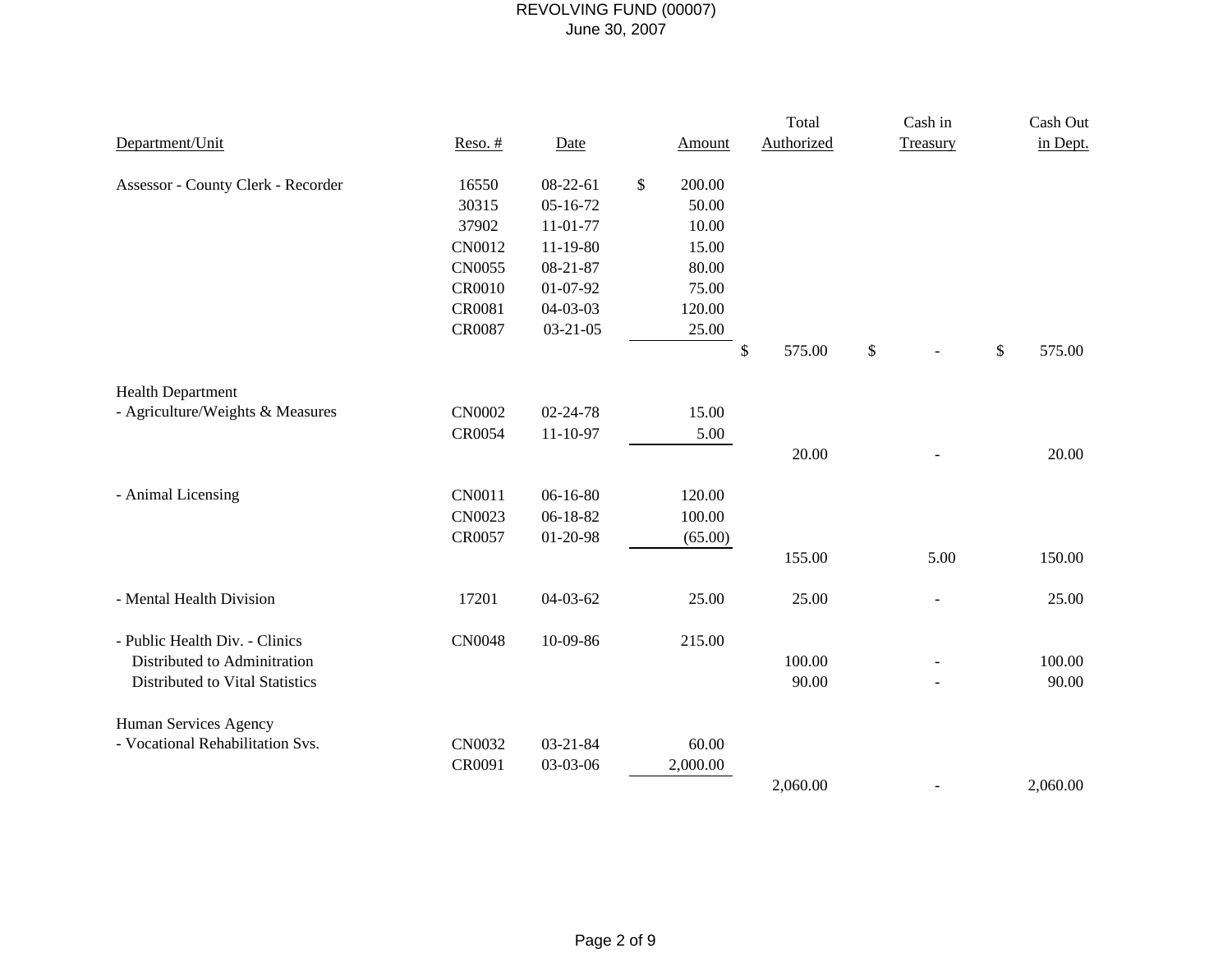|                             |               |                |        | Total      | Cash in  | Cash Out |
|-----------------------------|---------------|----------------|--------|------------|----------|----------|
| Department/Unit             | $Reso.$ #     | Date           | Amount | Authorized | Treasury | in Dept. |
| Parks Department            | 11010         | 09-28-56       | 60.00  |            |          |          |
|                             | 16016         | 03-18-61       | 65.00  |            |          |          |
|                             | 17639         | 08-07-62       | 20.00  |            |          |          |
|                             | 17997         | $11-27-62$     | 20.00  |            |          |          |
|                             | 18872         | 08-06-63       | 20.00  |            |          |          |
|                             | 22646         | 06-08-66       | 20.00  |            |          |          |
|                             | 22922         | 08-12-66       | 10.00  |            |          |          |
|                             | 25692         | $10-15-68$     | 10.00  |            |          |          |
|                             | 36953         | $02 - 15 - 77$ | 75.00  |            |          |          |
|                             | CN0010        | 04-25-80       | 50.00  |            |          |          |
|                             | CN0051        | 04-06-87       | 30.00  |            |          |          |
|                             | CN0054        | $07 - 16 - 87$ | 30.00  |            |          |          |
|                             | CR0002        | 03-01-91       | 100.00 |            |          |          |
|                             | CR0004        | 04-18-91       | 50.00  |            |          |          |
|                             | CR0005        | 04-25-91       | 20.00  |            |          |          |
|                             | <b>CR0006</b> | 06-03-91       | 35.00  |            |          |          |
|                             | CR0013        | 04-06-92       | 20.00  |            |          |          |
|                             | CR0015        | $05 - 15 - 92$ | 100.00 |            |          |          |
|                             | CR0017        | 07-20-92       | 20.00  |            |          |          |
|                             | CR0050        | 07-31-97       | 200.00 |            |          |          |
|                             |               |                |        | 955.00     |          | 955.00   |
| Planning and Building       |               |                |        |            |          |          |
| - Building Inspection       | CN0029        | $07 - 13 - 83$ | 50.00  |            |          |          |
|                             | CN0033        | 07-09-84       | 100.00 |            |          |          |
|                             |               |                |        | 150.00     |          | 150.00   |
|                             |               |                |        |            |          |          |
| <b>Probation Department</b> | 6892          | 12-02-52       | 100.00 |            |          |          |
|                             | 16219         | $05-23-61$     | 500.00 |            |          |          |
|                             | CR0077        | $10 - 05 - 01$ | 500.00 |            |          |          |
|                             |               |                |        | 1,100.00   |          | 1,100.00 |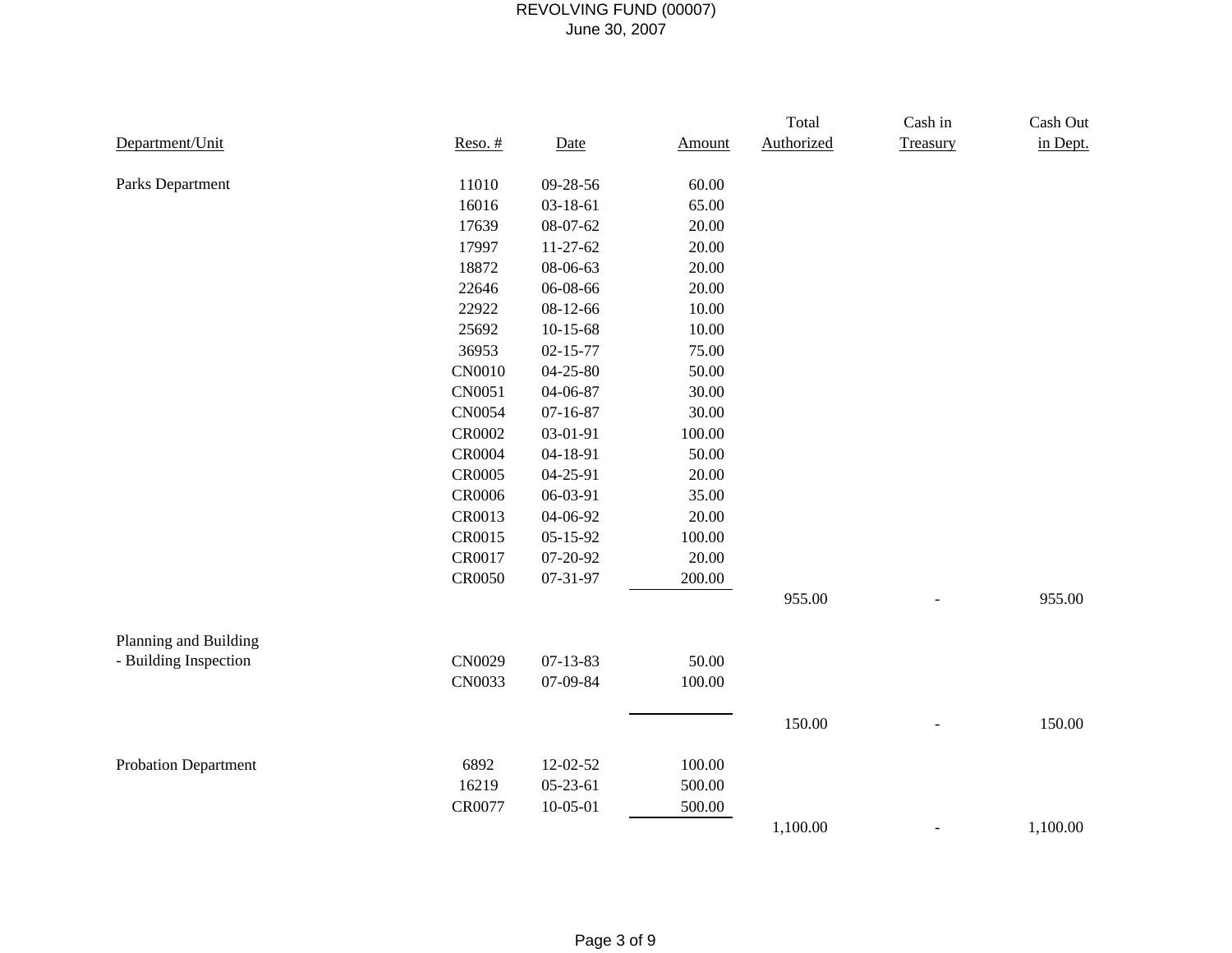|                                   |               |                |               | Total      | Cash in       | Cash Out |
|-----------------------------------|---------------|----------------|---------------|------------|---------------|----------|
| Department/Unit                   | $Reso.$ #     | Date           | <b>Amount</b> | Authorized | Treasury      | in Dept. |
|                                   |               |                |               |            |               |          |
|                                   |               |                |               |            |               |          |
| Public Works                      | 16550         | 08-22-61       | 10.00         |            |               |          |
|                                   | 33101         | 09-03-74       | 40.00         |            |               |          |
|                                   | CN0026        | $02 - 15 - 83$ | 50.00         |            |               |          |
|                                   | <b>CR0080</b> | $06-10-02$     | 700.00        |            |               |          |
|                                   |               |                |               | 800.00     |               | 800.00   |
|                                   |               |                |               |            |               |          |
| Public Works - San Carlos Airport | 25432         | 08-06-68       | 20.00         |            |               |          |
|                                   | CN0047        | 09-15-86       | 30.00         |            |               |          |
|                                   |               |                |               | 50.00      | $\frac{1}{2}$ | 50.00    |
| Sheriff                           | 746           | $11 - 18 - 41$ | 250.00        | 250.00     |               | 250.00   |
| <b>Surplus Property</b>           | CN0065        | $07-17-89$     | 50.00         | 50.00      |               | 50.00    |
|                                   |               |                |               |            |               |          |
| Treasurer-Tax Collector           |               |                |               |            |               |          |
| - Tax Collector - Treasurer       | 5819          | $07 - 17 - 51$ | 2,500.00      |            |               |          |
|                                   | Motion        | $04 - 04 - 61$ | (1,300.00)    |            |               |          |
|                                   | 27154         | 12-09-69       | 500.00        |            |               |          |
|                                   | CN0064        | 11-04-88       | (1,099.00)    |            |               |          |
|                                   |               |                |               | 601.00     | 1.00          | 600.00   |
| - Revenue Services                | CN0021        | 04-26-82       | 150.00        |            |               |          |
|                                   | CN0045        | 05-28-86       | 100.00        |            |               |          |
|                                   | CN0062        | 08-15-88       | 100.00        |            |               |          |
|                                   | CN0072        | $11 - 16 - 90$ | (50.00)       |            |               |          |
|                                   |               |                |               | 300.00     | 0.00          | 300.00   |
|                                   |               |                |               |            |               |          |
| Subtotal - Change Funds           |               |                |               | 7,281.00   | 6.00          | 7,275.00 |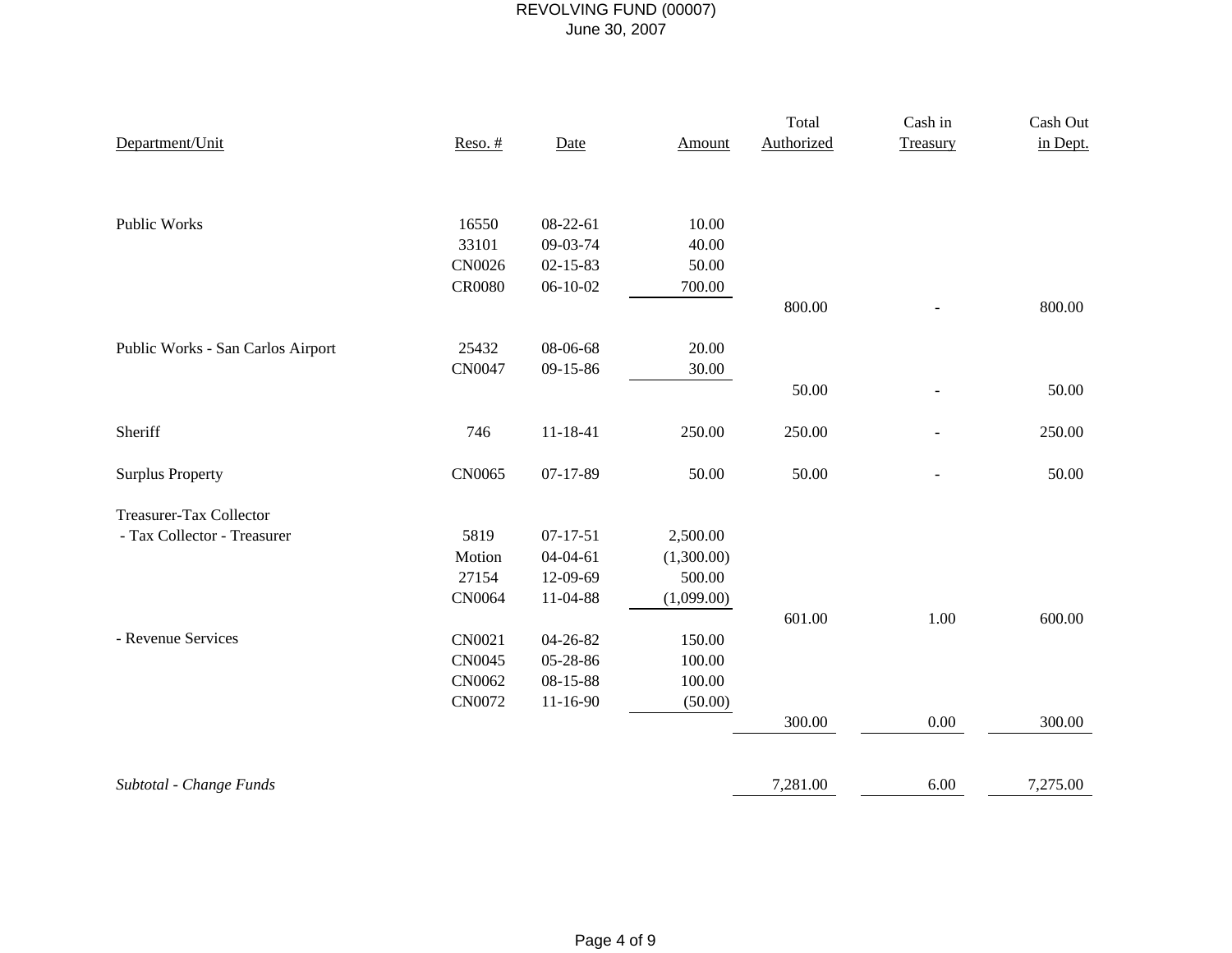|                                      |               |                |          | Total      | Cash in  | Cash Out |
|--------------------------------------|---------------|----------------|----------|------------|----------|----------|
| Department/Unit                      | $Reso.$ #     | Date           | Amount   | Authorized | Treasury | in Dept. |
| Controller's Office                  | 16549         | $08-22-61$     | 1,000.00 |            |          |          |
|                                      | 37838         | $10 - 11 - 77$ | 1,000.00 |            |          |          |
|                                      |               |                |          | 2,000.00   |          | 2,000.00 |
| <b>County Counsel</b>                | CN0060        | $06 - 15 - 88$ | 200.00   |            |          |          |
|                                      | <b>CR0088</b> | 04-06-05       | 150.00   |            |          |          |
|                                      |               |                |          | 350.00     |          | 350.00   |
| <b>County Manager</b>                | CR0059        | 03-12-98       | 75.00    |            |          |          |
|                                      | CR0066        | 12-16-99       | 75.00    |            |          |          |
|                                      |               |                |          | 150.00     |          | 150.00   |
| <b>District Attorney</b>             |               |                |          |            |          |          |
| - District Attorney's Office         | 7945          | $01 - 05 - 54$ | 300.00   | 300.00     | 100.00   | 200.00   |
| Department of Child Support Services |               |                |          |            |          |          |
| - Child Support Division             | 7945          | $01 - 05 - 54$ | 200.00   | 200.00     |          | 200.00   |
| <b>Health Department</b>             |               |                |          |            |          |          |
| - Agriculture/Weights & Measures     | 33245         | $10-15-74$     | 250.00   |            |          |          |
|                                      | CR0030        | 08-19-94       | 25.00    |            |          |          |
|                                      | CR0053        | $09-15-97$     | 150.00   |            |          |          |
|                                      | CR0054        | $11 - 10 - 97$ | 25.00    |            |          |          |
|                                      |               |                |          | 450.00     |          | 450.00   |
| - Aging and Adult Services           | CN0028        | $07 - 11 - 83$ | 500.00   |            |          |          |
|                                      | <b>CN0040</b> | $12 - 12 - 85$ | 500.00   |            |          |          |
|                                      | CN0044        | $04 - 17 - 86$ | 500.00   |            |          |          |
|                                      |               |                |          | 1,500.00   |          | 1,500.00 |
| - Central                            | 13959         | $05-05-59$     | 900.00   |            |          |          |
|                                      | 17201         | $04 - 03 - 62$ | 235.00   |            |          |          |
|                                      | CN0016        | $07 - 07 - 81$ | (700.00) |            |          |          |
|                                      |               |                |          | 435.00     |          | 435.00   |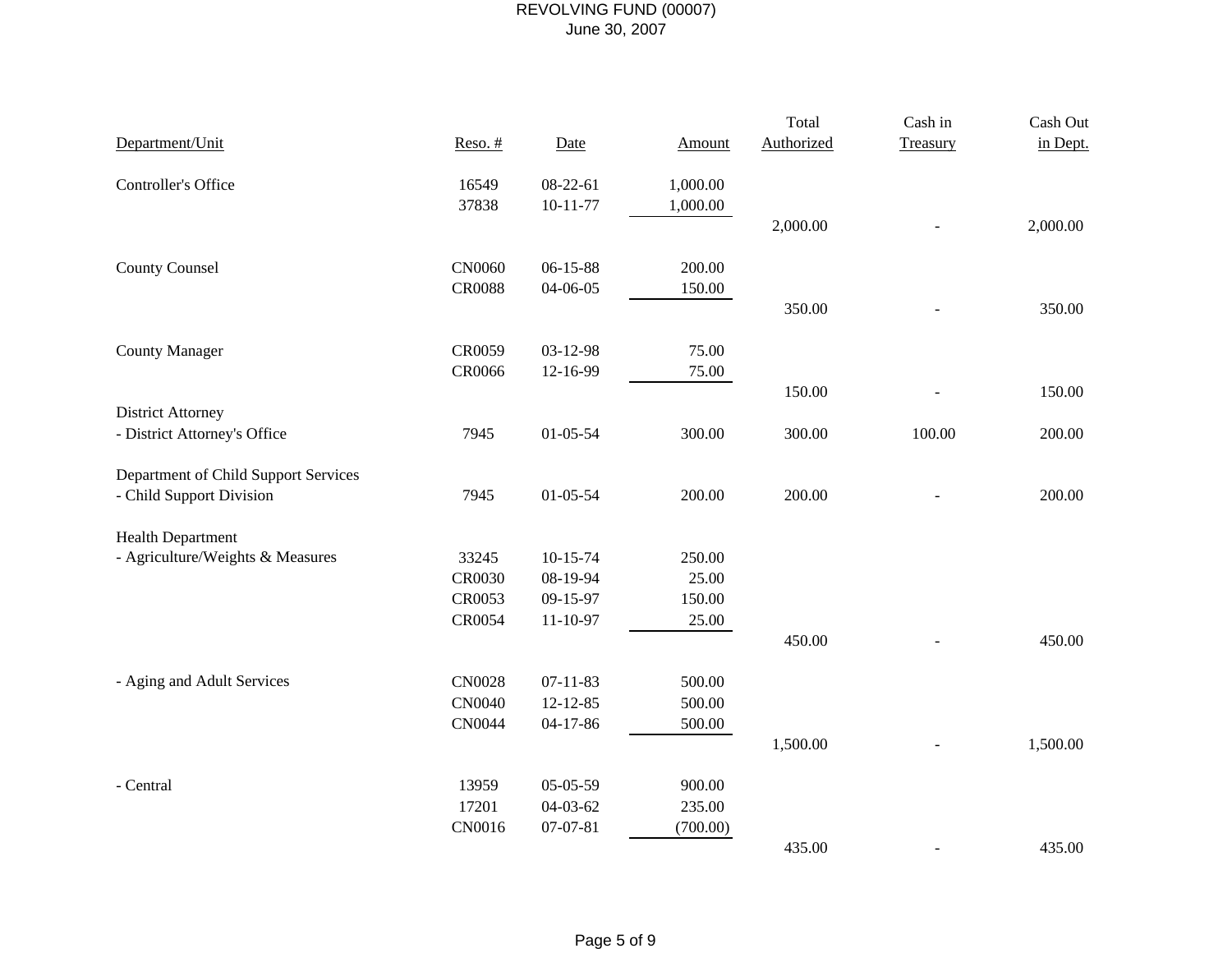|                                           |               |                |          | Total      | Cash in  | Cash Out |
|-------------------------------------------|---------------|----------------|----------|------------|----------|----------|
| Department/Unit                           | $Reso.$ #     | Date           | Amount   | Authorized | Treasury | in Dept. |
|                                           |               |                |          |            |          |          |
|                                           |               |                |          |            |          |          |
| - Mental Health Division                  | 17201         | $04 - 03 - 62$ | 40.00    |            |          |          |
|                                           | 22389         | $04-19-66$     | 110.00   |            |          |          |
|                                           | 27655         | $05 - 12 - 70$ | 500.00   |            |          |          |
|                                           | 30575         | $07 - 25 - 72$ | 150.00   |            |          |          |
|                                           | <b>CN0001</b> | $02 - 02 - 78$ | 350.00   |            |          |          |
|                                           | CR0047        | 10-29-96       | 600.00   |            |          |          |
|                                           | CR0068        | $02-09-00$     | 500.00   |            |          |          |
|                                           | CR0072        | 08-22-00       | 800.00   |            |          |          |
|                                           | CR0082        | 08-27-03       | 1,000.00 |            |          |          |
|                                           | CR0093        | 06-13-06       | (800.00) |            |          |          |
|                                           | CR0094        | $06-14-06$     | 500.00   |            |          |          |
|                                           | CR0095        | 08-29-06       | 500.00   |            |          |          |
|                                           | CR0096        | 03-05-07       | 300.00   |            |          |          |
|                                           | CR0098        | 05-01-07       | 300.00   |            |          |          |
|                                           |               |                |          | 4,850.00   |          | 4,850.00 |
|                                           |               |                |          |            |          |          |
| - Public Health Division                  | 20106         | $07-07-64$     | 150.00   |            |          |          |
|                                           | 21469         | $07-06-65$     | 150.00   |            |          |          |
|                                           | 22389         | 04-19-66       | 390.00   |            |          |          |
|                                           | <b>CN0048</b> | 10-09-86       | 110.00   |            |          |          |
|                                           |               |                |          | 800.00     |          | 800.00   |
|                                           |               |                |          |            |          |          |
| - Public Health Division: AIDS Program    | CR0041        | 02-09-96       | 1,000.00 |            |          |          |
|                                           | CR0045        | 08-15-96       | 1,000.00 |            |          |          |
|                                           | CR0062        | 02-19-99       | 1,000.00 |            |          |          |
|                                           |               |                |          | 3,000.00   |          | 3,000.00 |
|                                           |               |                |          |            |          |          |
| - Public Health Division: Focus Groups    | CR0048        | 11-07-96       | 800.00   | 800.00     |          | 800.00   |
| - Public Health Division: Disease Control | CR0065        | 09-27-99       | 500.00   | 500.00     |          | 500.00   |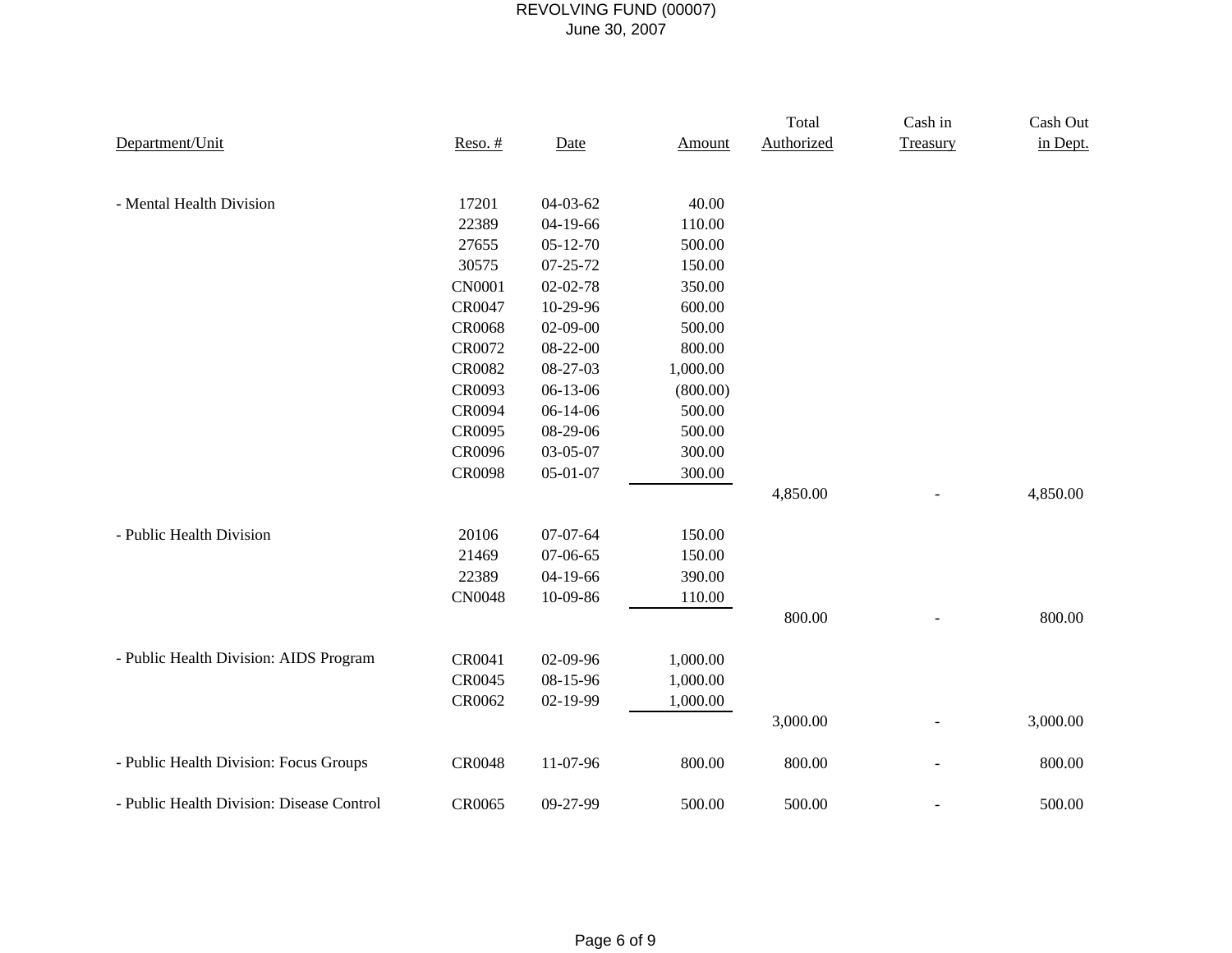|                                         |               |                |               | Total           | Cash in      | Cash Out        |
|-----------------------------------------|---------------|----------------|---------------|-----------------|--------------|-----------------|
| Department/Unit                         | $Reso.$ #     | Date           | <b>Amount</b> | Authorized      | Treasury     | in Dept.        |
| Human Services Agency                   |               |                |               |                 |              |                 |
| - Central                               | CR0040        | $01 - 12 - 96$ | 1,100.00      |                 |              |                 |
|                                         | CR0076        | 09-06-01       | 1,400.00      |                 |              |                 |
|                                         |               |                |               | 2,500.00        |              | 2,500.00        |
| - CalWorks (formerly GAIN-South County) | CR0033        | 09-22-94       | 100.00        | 100.00          |              | 100.00          |
|                                         |               |                |               |                 |              |                 |
| - Out of Home Placement or Receiving    | CN0070        | 09-12-90       | 500.00        |                 |              |                 |
|                                         | CR0060        | 04-28-98       | 500.00        |                 |              |                 |
|                                         |               |                |               | 1,000.00        |              | 1,000.00        |
| - Vocational Rehabilitation Services    | CN0032        | $03 - 21 - 84$ | 190.00        |                 |              |                 |
|                                         | <b>CN0037</b> | $02 - 21 - 85$ | 200.00        |                 |              |                 |
|                                         | CN0043        | 04-16-86       | 300.00        |                 |              |                 |
|                                         |               |                |               | 690.00          |              | 690.00          |
| <b>Probation Department</b>             |               |                |               |                 |              |                 |
| - General                               | CR0042        | 05-20-96       | 401.00        | 401.00          |              | 401.00          |
| Sheriff                                 | 746           | $11 - 18 - 41$ | 250.00        |                 |              |                 |
|                                         | CN0035        | 08-21-84       | 2,500.00      |                 |              |                 |
|                                         | CR0069        | $07 - 12 - 00$ | 4,000.00      |                 |              |                 |
|                                         | CR0074        | $11 - 11 - 00$ | 1,000.00      |                 |              |                 |
|                                         | CR0075        | $05 - 14 - 01$ | 1,000.00      |                 |              |                 |
|                                         | CR0089        | $10-18-05$     | 500.00        |                 |              |                 |
|                                         | CR0099        | 05-04-07       | (300.00)      |                 |              |                 |
|                                         |               |                |               | 8,950.00        |              | 8,950.00        |
| Subtotal - Petty Cash Funds             |               |                |               | 28,976.00       | 100.00       | 28,876.00       |
| Grand Total - Fund 00007                |               |                |               | 36,257.00<br>\$ | \$<br>106.00 | 36,151.00<br>\$ |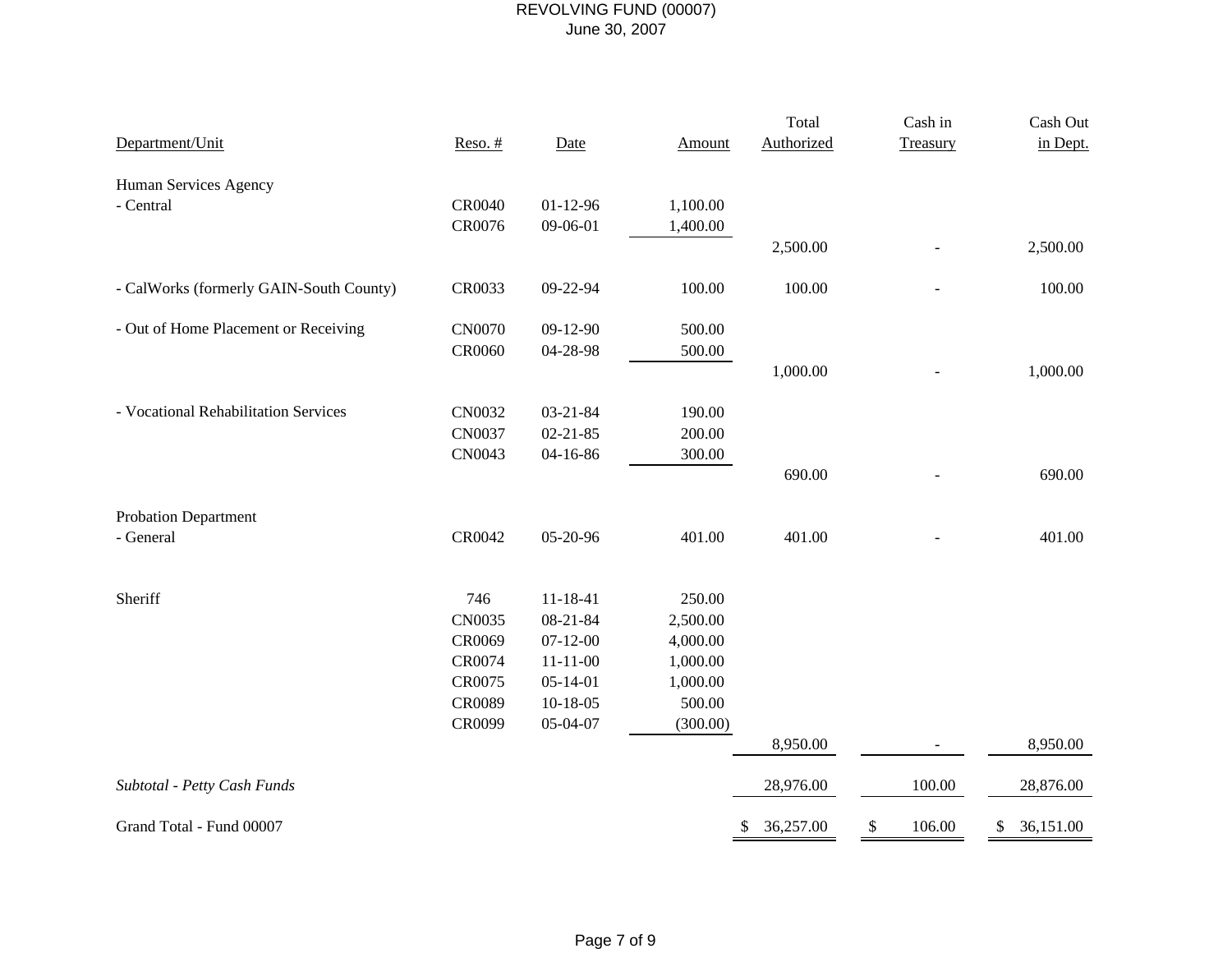#### OTHER REVOLVING AND CASH DIFFERENCE FUNDS June 30, 2007

|       |                                |               |                |    |           | Total           | Cash in  | Cash Out        |
|-------|--------------------------------|---------------|----------------|----|-----------|-----------------|----------|-----------------|
| Fund  | Department/Unit                | $Reso.$ #     | Date           |    | Amount    | Authorized      | Treasury | in Dept.        |
| 00502 | San Mateo Medical Center       | CN0007        | 04-25-79       | \$ | 1,750.00  |                 |          |                 |
|       | <b>SMMC WELL Program</b>       | CR0044        | $07 - 18 - 96$ |    | 100.00    |                 |          |                 |
|       | Willow Clinic Change           | CR0049        | 04-02-97       |    | 100.00    |                 |          |                 |
|       | Willow Clinic Petty Cash       | CR0055        | $11 - 21 - 97$ |    | 50.00     |                 |          |                 |
|       | <b>SMMC Petty Cash</b>         | CR0070        | $07 - 12 - 00$ |    | 220.00    |                 |          |                 |
|       | <b>Crystal Springs</b>         | CR0020        | 02-22-93       |    | 500.00    |                 |          |                 |
|       | Food Services                  | 37483         | $07 - 12 - 77$ |    | 100.00    |                 |          |                 |
|       | <b>Food Services</b>           | CN0057        | $01 - 13 - 88$ |    | 100.00    |                 |          |                 |
|       | Food Services                  | CR0063        | 06-29-99       |    | 250.00    |                 |          |                 |
|       | Food Services                  | CR0078        | $02 - 15 - 02$ |    | 200.00    |                 |          |                 |
|       | Long-Term Care<br>Rollover     |               |                |    | 370.00    |                 |          |                 |
|       | Long-Term Care                 | CR0071        | $07 - 12 - 00$ |    | 280.00    |                 |          |                 |
|       | Food Services                  | <b>CR0084</b> | 11-07-03       |    | 850.00    |                 |          |                 |
|       | Food Services                  | CR0085        | $05-19-04$     |    | 800.00    |                 |          |                 |
|       | <b>SMMC WELL Program</b>       | CR0092        | 06-08-06       |    | 100.00    |                 |          |                 |
|       | Trials & Research              | CR0079        | 03-28-02       |    | 1,000.00  |                 |          |                 |
|       | North County Health Ctr        | CR0037        | 09-29-95       |    | 75.00     |                 |          |                 |
|       | North County Health Ctr        | CR0039        | 12-02-95       |    | 25.00     |                 |          |                 |
|       | Burlingame Long-Term Care      | Rollover      |                |    | 1,000.00  |                 |          |                 |
|       |                                |               |                |    |           | \$<br>7,870.00  | \$       | \$<br>7,870.00  |
| 02526 | Point Montara Fire             |               |                |    | 100.00    | 100.00          |          | 100.00          |
| 04281 | Guardian                       |               |                |    |           |                 |          |                 |
|       | <b>Trust Fund</b>              | CN0059        | 04-07-88       |    | 5,000.00  |                 |          |                 |
|       | From Burlingame Long-Term Care |               | 500.00         |    |           |                 |          |                 |
|       |                                |               |                |    |           | 5,500.00        |          | 5,500.00        |
| 04283 | Public Guardian                |               |                |    |           |                 |          |                 |
|       | <b>Trust Fund</b>              | 56074         | 05-05-92       |    | 50,000.00 | 50,000.00       |          | 5,000.00        |
|       | <b>SamCERA</b>                 | CR0083        | $09-12-03$     |    | 150.00    |                 |          |                 |
|       | <b>Fiduciary Fund</b>          | <b>CR0086</b> | $06 - 21 - 04$ |    | 150.00    |                 |          |                 |
|       |                                |               |                |    |           | 300.00          |          | 300.00          |
|       | <b>Total Other Cash Funds</b>  |               |                |    |           | \$<br>63,770.00 | \$       | \$<br>18,770.00 |
|       |                                |               |                |    |           |                 |          |                 |